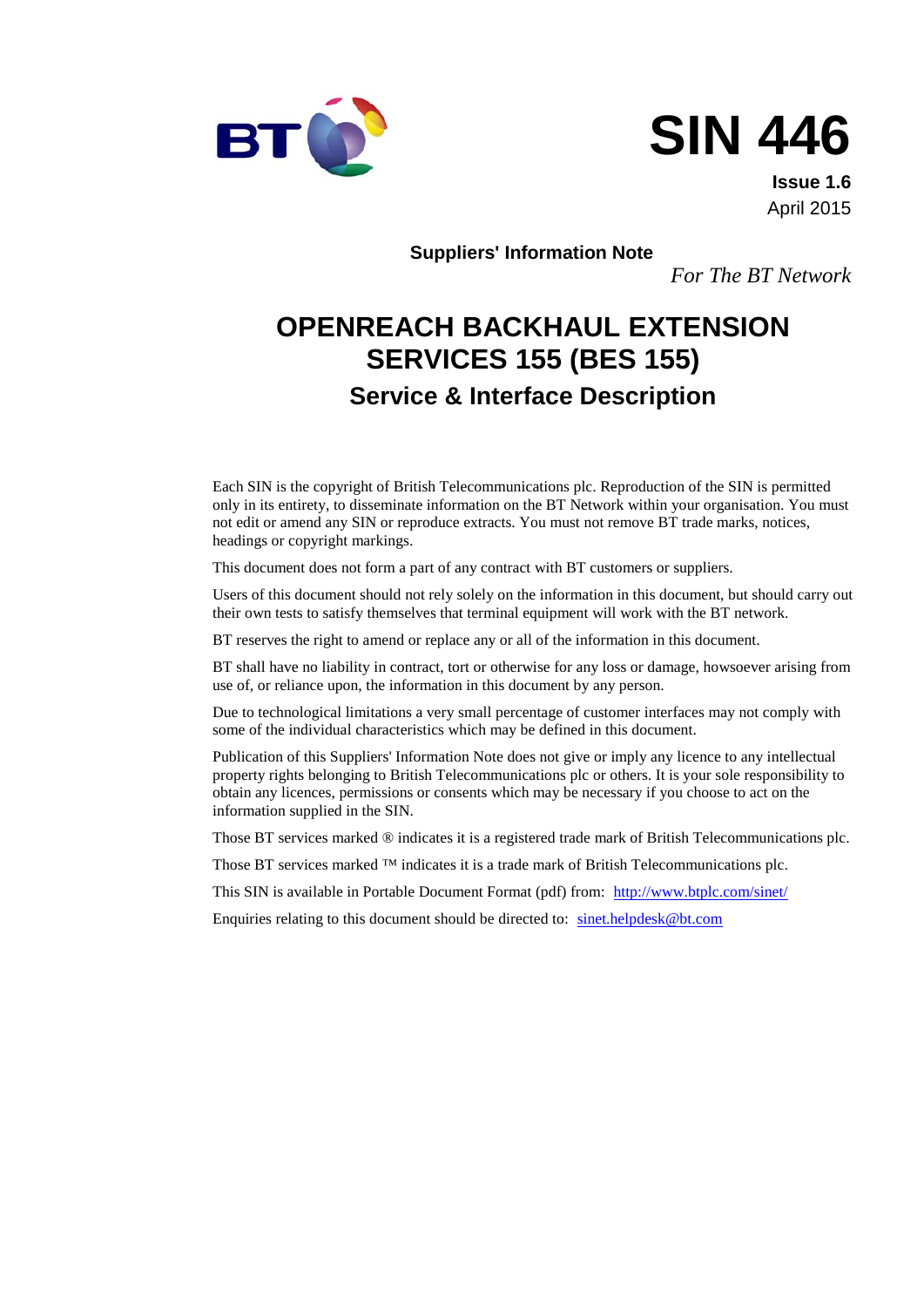#### **CONTENTS:**

| <b>FIGURES</b> |  |
|----------------|--|
|                |  |
|                |  |
|                |  |
|                |  |
|                |  |
|                |  |
|                |  |
|                |  |
|                |  |
|                |  |
|                |  |
|                |  |
|                |  |
|                |  |
|                |  |

#### **TABLES**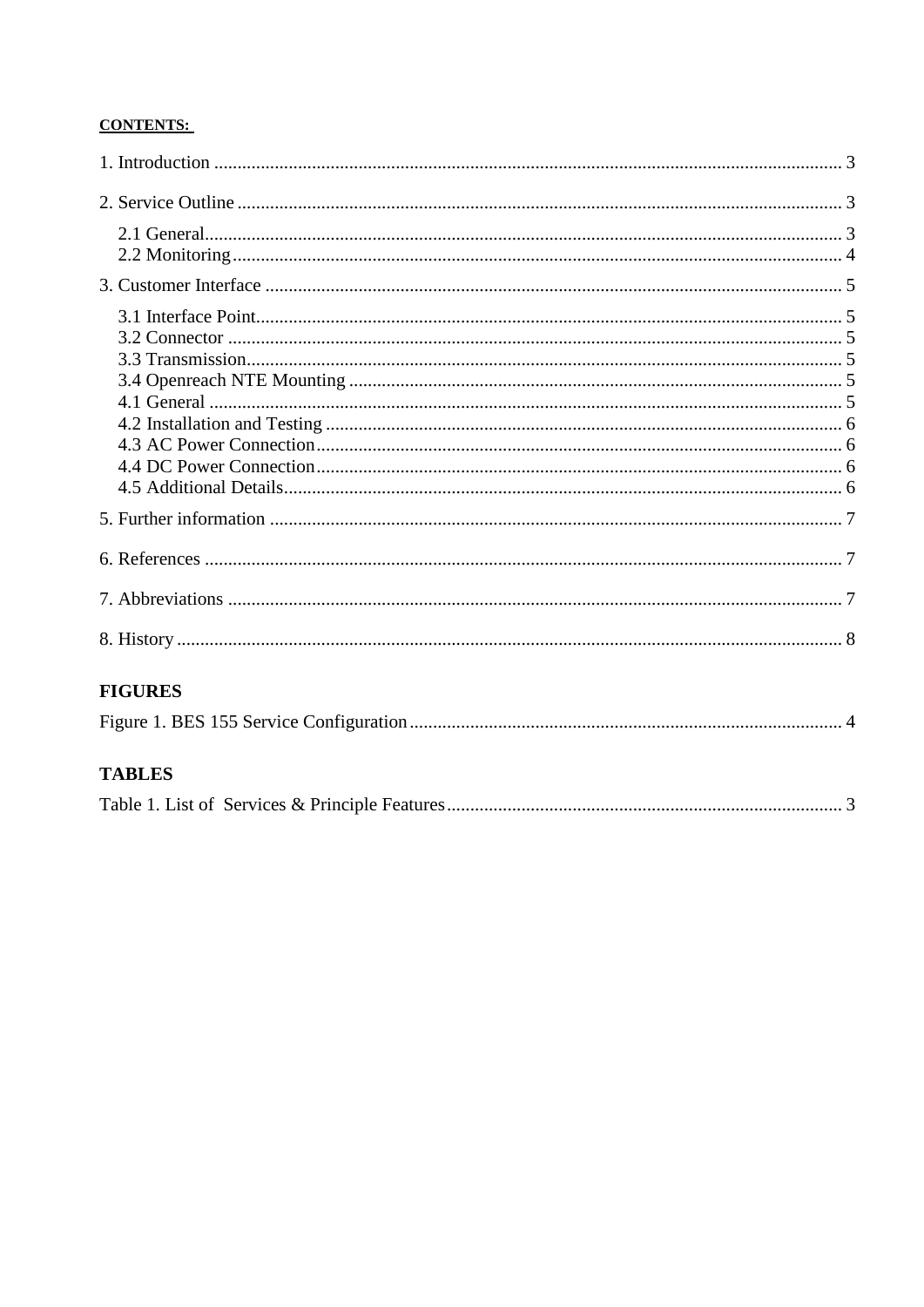## <span id="page-2-0"></span>**1. Introduction**

This Suppliers Information Note (SIN) describes the interface provided with Openreach Backhaul Extension Services 155 (BES 155). Also provided is some additional general information on BES and on some of the physical aspects of the NTEs currently being deployed for new customer orders.

Backhaul Extension Services (BES) are high speed, point-to-point data circuits that are permanently connected and available 24 hours a day, 365 days per year. They provide a secure link between a Communication Providers network located in a BT Exchange, using a Licensed Facility and a Communications Providers network located in his own accommodation or a Licensed Facility in the BT Exchange.

Any specific technology mentioned in this document is current as of today, however it may be subject to change in the future. Should the specification of the interface be changed, this will be notified by a new issue of this SIN. BT reserves the right to adapt technology to deliver BES as new developments are made. All services are delivered over an uncontended transmission path.

#### SPECIAL NOTICE

Openreach has notified Industry that this Product will longer be supported as from 1 April 2018

Please refer to briefing GEN061/14 (www.openreach.co.uk)

WES WEES BES 2.5Gbit/s and 10Gbit/s will remain available along with WES Aggregation

## <span id="page-2-1"></span>**2. Service Outline**

## <span id="page-2-2"></span>*2.1 General*

The BES 155 service comprises a single uncontended transmission link between the Communication Providers (CP) network located in a Licensed Facility within a BT Exchange and a Communications Providers network located in his own accommodation or a Licensed Facility in the BT Exchange. with a BT provided NTE at each end of this link.

The services operate at 155,520 kbit/s ( $\pm$  20ppm) and provide links between sites over radial distances of up to 25 km, or up to 15 km for BES Daisy Chain (see Table 1). The actual fibre route distance, maximum 40 km, will depend on the local physical circumstances and the BT plant configuration.

<span id="page-2-3"></span>Backhaul Extension Services (BES) **155** NTE Interface Option: **SC** Maximum allowable Radial Distances between Customer Premises / Sites: 25 km See Note 1 Maximum Route & Range Distances between Customer Premises / Sites: **40 km See Note 2** Half / Full Duplex Operation: **Full Duplex**

BT offers remote monitoring of this service, within tariff.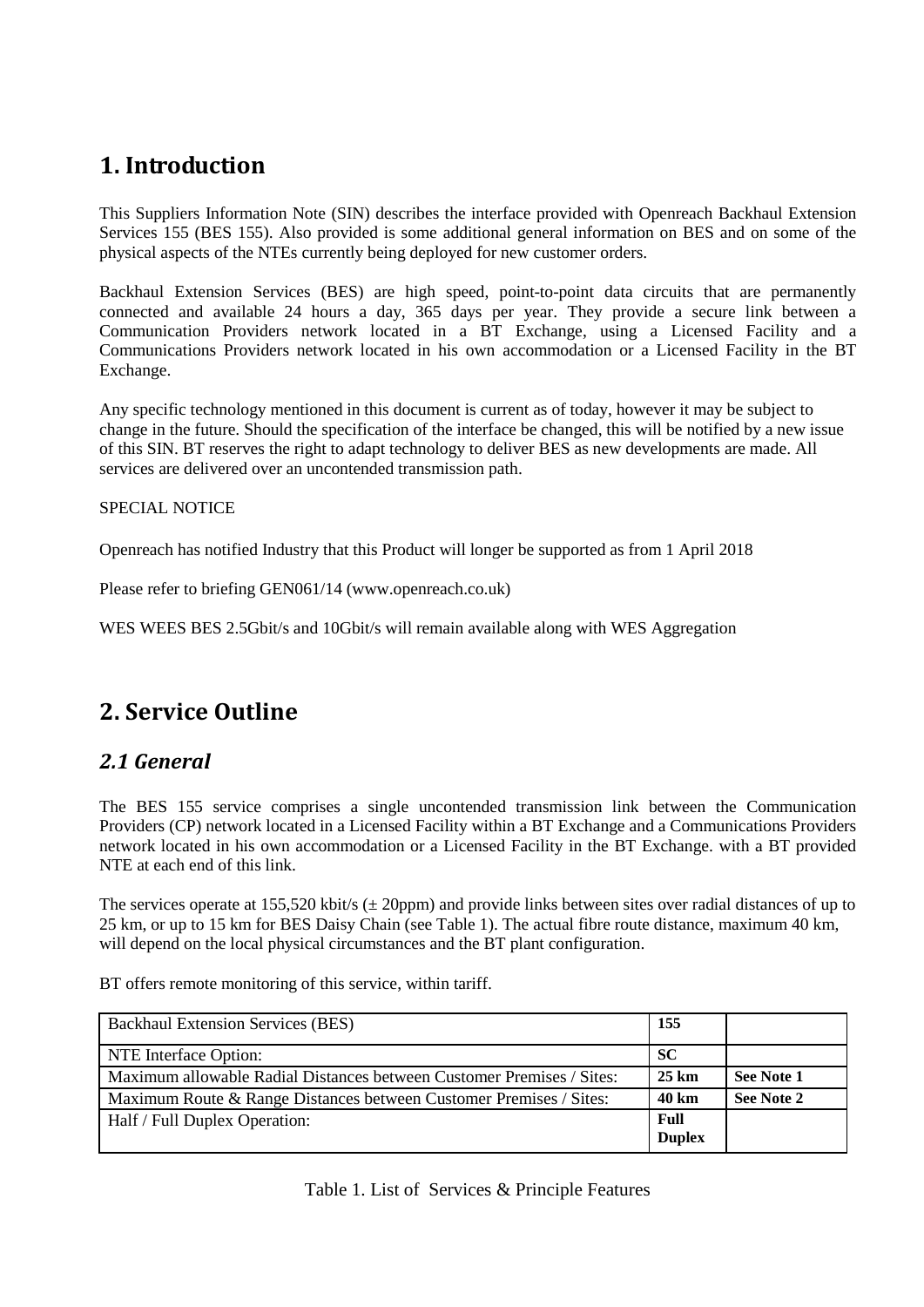*Note 1.* This is the direct distance "as the crow flies" between the two site locations.

*Note 2.* The maximum Route distance is the limiting factor of either the physical transmission limit between NTEs over the provided interconnecting transmission infrastructure, or alternatively the maximum range that the service may be extended to due to other technical considerations (e.g. optical loss). A schematic of the BES 155 service arrangement is shown in Figure 1.



*Figure 1. BES 155 Service Configuration*

<span id="page-3-1"></span>*Note 3.* Figure 1 depicts two separate circuit scenarios, not a combined service. The upper scenario (Type #1, NTE to NTE) represents a BES circuit with where both ends have a common serving exchange. The lower scenario (Type #2, NTE to NTE via a serving exchange) represents a BES circuit which ends are served from different exchanges

*Note 4* The service cannot be purchased as a point-to-point circuit directly connected between the CP and a 3rd party customer site.

It is envisaged that the BES 155 service will be employed for applications using and implementing the technologies of Synchronous Digital Hierarchy (SDH) and Asynchronous Transfer Mode (ATM). Framing and frame structure will be the responsibility of the customer and will be transported transparently.

#### <span id="page-3-0"></span>*2.2 Monitoring*

The BT NTEs are connected to and monitored by a BT Network Management Centre and are 'polled' on a regular basis.

```
It
```
is only possible to monitor the presence of optical conditions and the physical aspects of the NTE, to determine the functional status of each transmission link for maintenance & repair purposes.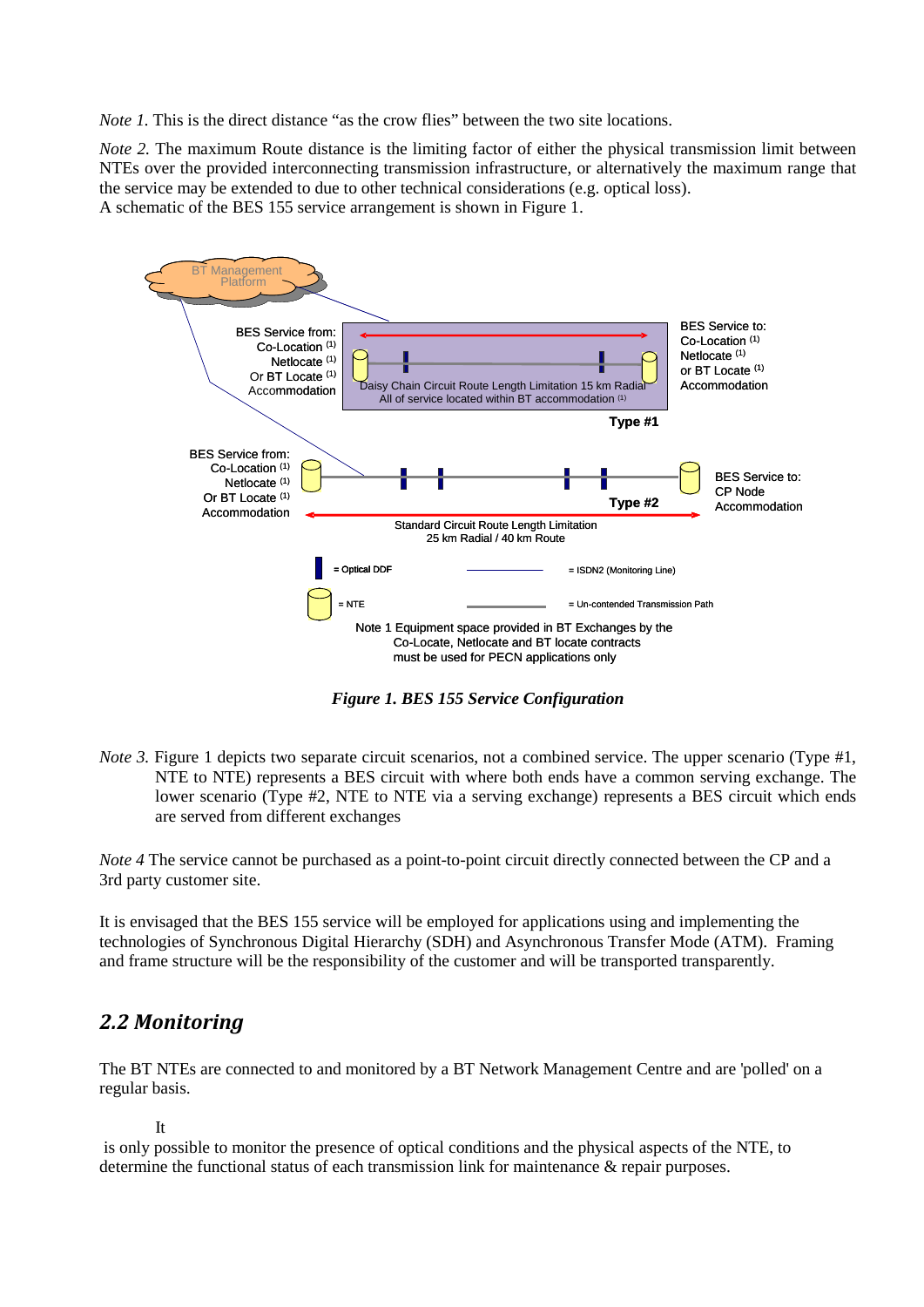## <span id="page-4-0"></span>**3. Customer Interface**

#### <span id="page-4-1"></span>*3.1 Interface Point*

The interface is the Network Termination Point (NTP), i.e. the point of connection on the Openreach Network Terminating Equipment (NTE) for connecting CP equipment.

#### <span id="page-4-2"></span>*3.2 Connector*

The interface connector is physically located on the Openreach NTE in the form of dual optical SC type sockets. A connection is made between the NTE and the CP equipment by using a suitable patch cable with a plug (male) to make a connection to the Openreach NTE.

The Service offers two types of interface options either 1310nm single-mode or 1310nm multi-mode.

The CP provides a suitable dual SC type patch or interconnection cable between the NTE and their equipment, of either 9/125μm single-mode fibre or 62.5/125μm multi-mode fibre depending on the requested interface type.

The SC type connector conforms to IEC 874-14 [1]. Attention is drawn to the Intellectual Property Rights (IPRs) set out in the preface of this agreed International standard. It is the responsibility of the supplier of the CP equipment to ensure that they have the necessary rights from the owner of the IPR. The IPR owner has stated that they are willing to negotiate licences under reasonable and non-discriminatory terms and conditions with applicants throughout the world.

#### <span id="page-4-3"></span>*3.3 Transmission*

The single-mode variant of the interface complies with Table 1/G.957, Intra-office, STM-1, of ITU-T Recommendation G.957<sup>[2]</sup>.

The optical fibre presentation at the interface is conformant to (IEC)  $60825-1$  (2001) $_{[3]}$  & IEC 60825-2  $(2000)$ [4] as a Class 1M Laser Product.

#### <span id="page-4-4"></span>*3.4 Openreach NTE Mounting*

The BT NTE can be mounted within either Openreach or CP supplied equipment cabinets capable of accommodating standard 19 inch mounting practice. Alternatively, the BT NTE equipment can be positioned on a suitable horizontal, non-slip surface.

#### **4. Power Supply**

#### <span id="page-4-5"></span>*4.1 General*

By placing a order with BT the customer has accepted the conditions placed by BT. In relation to powering of equipment, the customer must comply with the requirements of BS7671 and the details giving within the 'DC Power Planning and Installation Guide for WES-BES Products' document.

The Openreach BES 155 NTE is locally powered and offers AC or DC power options. The CP will be required to provide either 50Hz AC mains supply in the form of a standard 13 Amp power socket(s), or dual -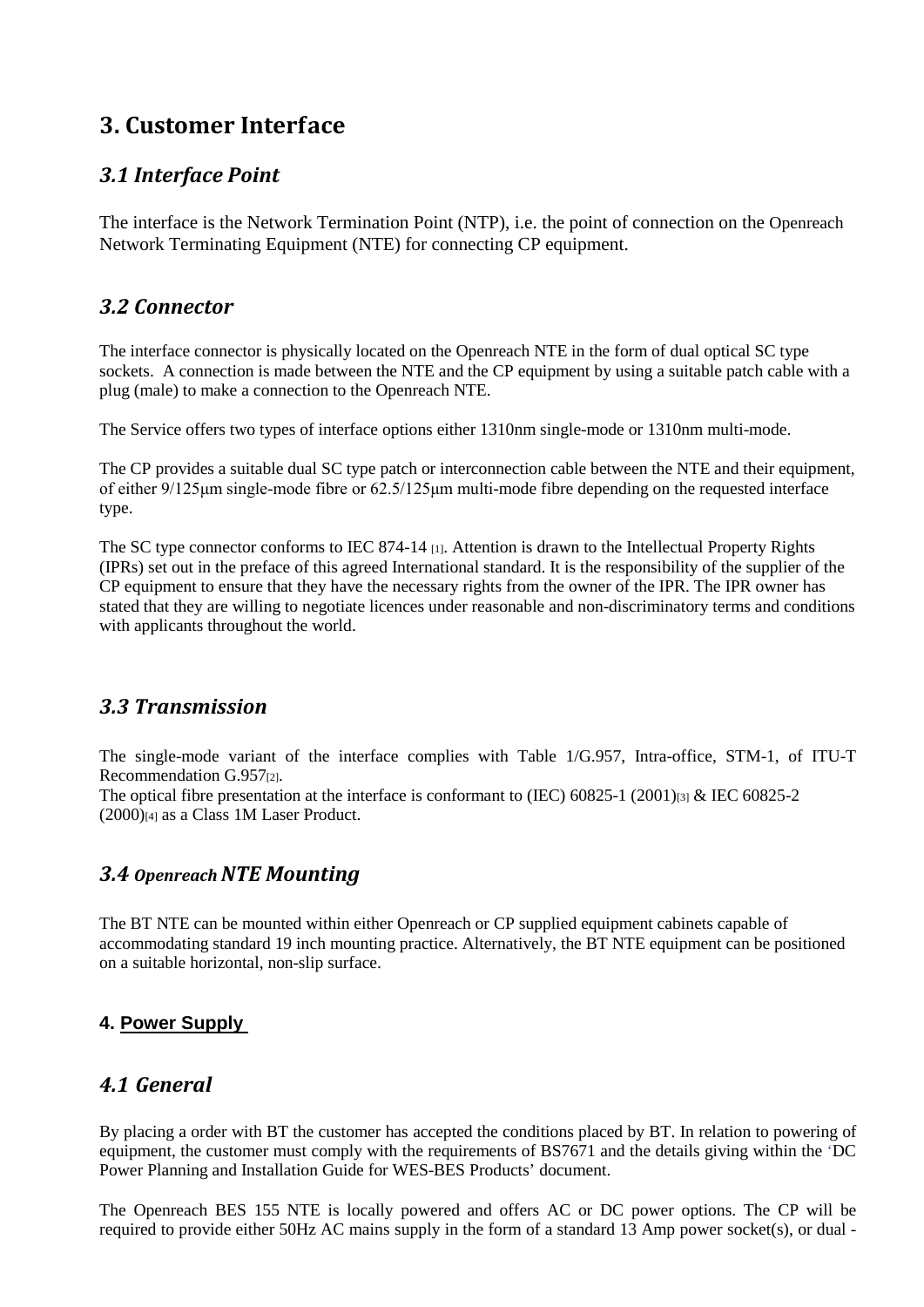50V DC power distributions and Earth connections, with all wiring colour schemes conforming to BS 7671 (IEE Wiring Regulations). It will be the customer's responsibility to ensure that the power supply is fused and safe for Openreach to use. These should be in close proximity to the NTE installation location.

## <span id="page-5-0"></span>*4.2 Installation and Testing*

In addition to the NTE and Chassis powering requirements below, a spare 50Hz AC mains supply 13Amp socket should also be provided in close proximity to the NTEs, to power BT test equipment during both initial commissioning and subsequent maintenance support activities.

## <span id="page-5-1"></span>*4.3 AC Power Connection*

AC power connection between Openreach equipment and the power socket will be made using a standard IEC320 C13-14 power lead fitted with standard 13A plugs. The NTE itself has dual power supply units internally, but only requires one mains supply socket.

#### • **For most installations:**

This will require one power connection for each NTE provided, and the consumption of the Openreach NTE and power unit chassis in this managed service arrangement will be no more than 30 Watts per NTE.

#### • **For larger installations (at Openreach discretion):**

At Openreach's discretion, where a large number of systems of one type are being deployed, a 16-slot NTE chassis version may be deployed. This will require two power connections for each 16 slot chassis provided. The consumption with a maximum number of 16 service cards provided will be no more than 200 Watts per chassis.

## <span id="page-5-2"></span>*4.4 DC Power Connection*

The DC In-Line (Molex) connector is specified as the standard method of connecting DC power by Openreach, and represents the "Demarcation Point" between Openreach and the customer. At their site, the customer is required to provide suitable power and earth connection to, and be responsible for the supply, wiring and labelling to the demarcation point. Openreach will not supply or install the DC distribution system as part of the standard Ethernet installation.

#### • **Customer provided wiring up to the Openreach specified In-Line connector.**

Wiring, MCB isolation or fuse (i.e. C Type MCB or Cartage Fuse), must be provided by the customer, up to and including the DC in-line connector, as per BT's requirements stated within the 'DC Power Planning and Installation Guide for WES-BES Products' document with respect to;

- (i) Correctly rated MCB/Fuse: refer to BES product handbook for correct rating
- (ii) Correct labelling of wiring and MCB/fuse positions compliant with BS 7671,
- (iii) Correct size of cable for required voltage drop at required maximum current,

(iv) Separately fused isolatable A & B power supplies, as detailed in the 'DC Power Planning and Installation Guide for WES-BES Products' document.

The in-line connector has a maximum current handling capability of 11A, and is not to be used for equipment requiring greater than a 11A supply (such as the Nortel OPTera 5200 equipment, which require 20A feeds).

## <span id="page-5-3"></span>*4.5 Additional Details*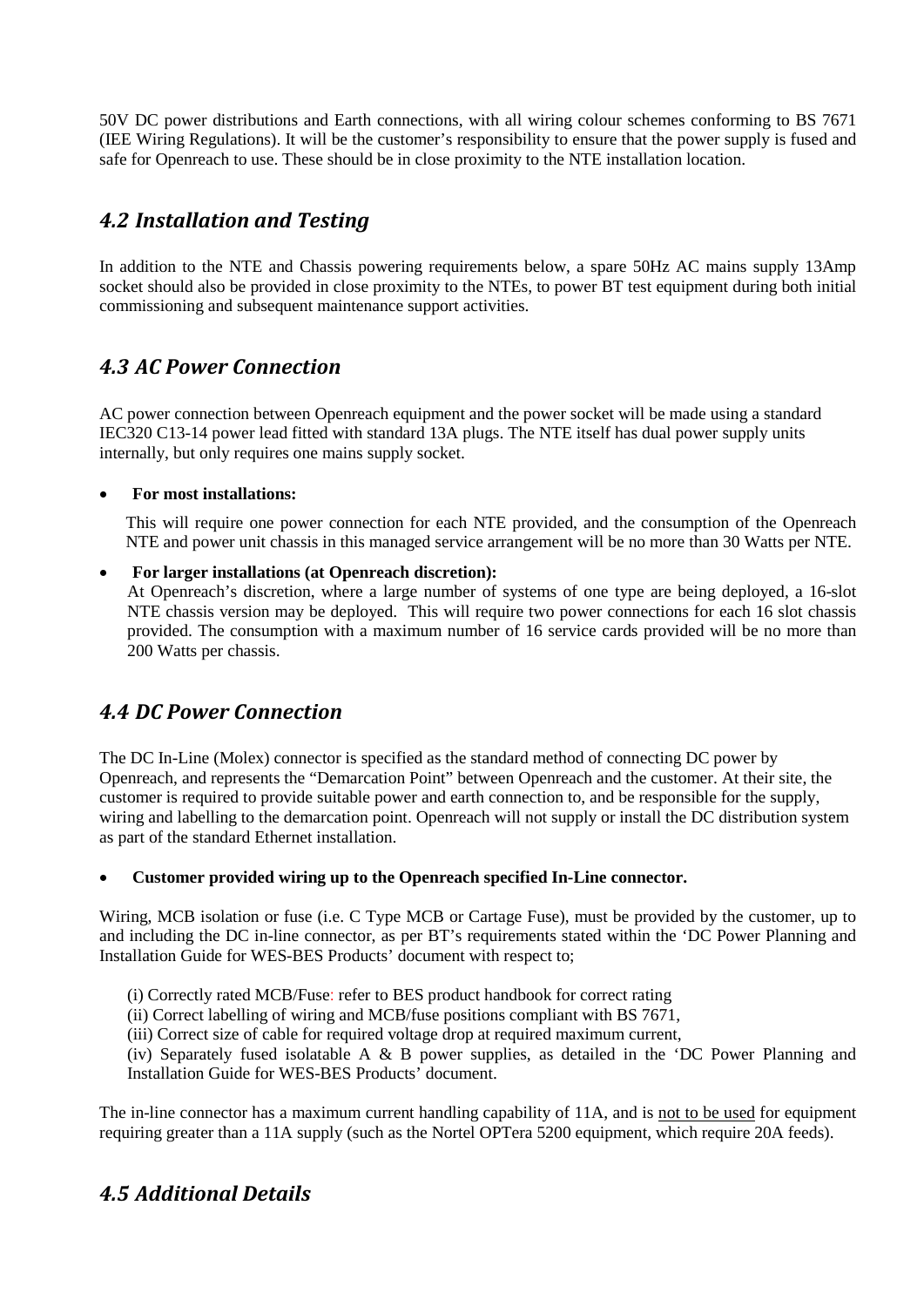For further details on the provision of DC Power, see the 'DC Power Planning and Installation Guide for [WES-BES Products'](https://www.openreach.co.uk/orpg/home/newlogin.do?smauthreason=0&target=http%3A%2F%2Fwww.openreach.co.uk%2Forpg%2Fcustomerzone%2Fproducts%2Fethernetservices%2Fethernetaccessdirect%2Fdescription%2Fsupplementaryinformation%2Fsupplementaryinfo.do&fromMasterHead=1) available on the Openreach Ethernet website.

If there is a conflict between DC power information contained in the 'DC Power Planning and Installation Guide for WES-BES Products' and the SIN document, the order of precedence shall be as follows: (a) DC Power Planning and Installation Guide for WES-BES Products (b) SIN

## <span id="page-6-0"></span>**5. Further information**

Further enquiries concerning the connection availability between particular sites and for further information on the BES 155 service please contact your Openreach Sales & Relationship Manager, or see <https://www.openreach.co.uk/orpg/home/products/ethernetservices/backhaulextensionservices/bes.do>

## <span id="page-6-1"></span>**6. References**

| $[1]$             | International Electrotechnical Commission 874 /14 - Connectors for<br>Optical Fibres and Cables. Part 14: Sectional Specification for Fibre<br><b>Optical Connector Type SC</b> |
|-------------------|---------------------------------------------------------------------------------------------------------------------------------------------------------------------------------|
| $[2]$             | ITU-T Recommendation G.957 - Optical interfaces for equipments and<br>systems relating to the synchronous digital hierarchy. June 1999                                          |
| $\lceil 3 \rceil$ | (IEC) 60825-1 (2001) Safety of Laser Products Part 1 Equipment<br>classification                                                                                                |
| [4]               | (IEC) 60825 -2 (2000) Safety of Laser Products Part 2 Safety of<br>Optical fibre communications systems                                                                         |

For further information or copies of referenced sources, please see document sources at: <http://www.btplc.com/sinet/>

## <span id="page-6-2"></span>**7. Abbreviations**

| <b>ATM</b>   | <b>Asynchronous Transfer Mode</b>                |  |  |
|--------------|--------------------------------------------------|--|--|
| <b>BES</b>   | [BT] Backhaul Extension Services                 |  |  |
| <b>CPE</b>   | <b>Customer Premises Equipment</b>               |  |  |
| <b>DDF</b>   | <b>Digital Distribution Frame</b>                |  |  |
| <b>DSLAM</b> | Digital Subscriber Line Access Multiplexer       |  |  |
| <b>IEC</b>   | <b>International Electrotechnical Commission</b> |  |  |
| <b>IPRs</b>  | <b>Intellectual Property Rights</b>              |  |  |
| <b>LAN</b>   | <b>Local Area Network</b>                        |  |  |
| LLU(0)       | Local Loop Unbundling (Operator)                 |  |  |
| <b>MCB</b>   | Mini Circuit Breaker                             |  |  |